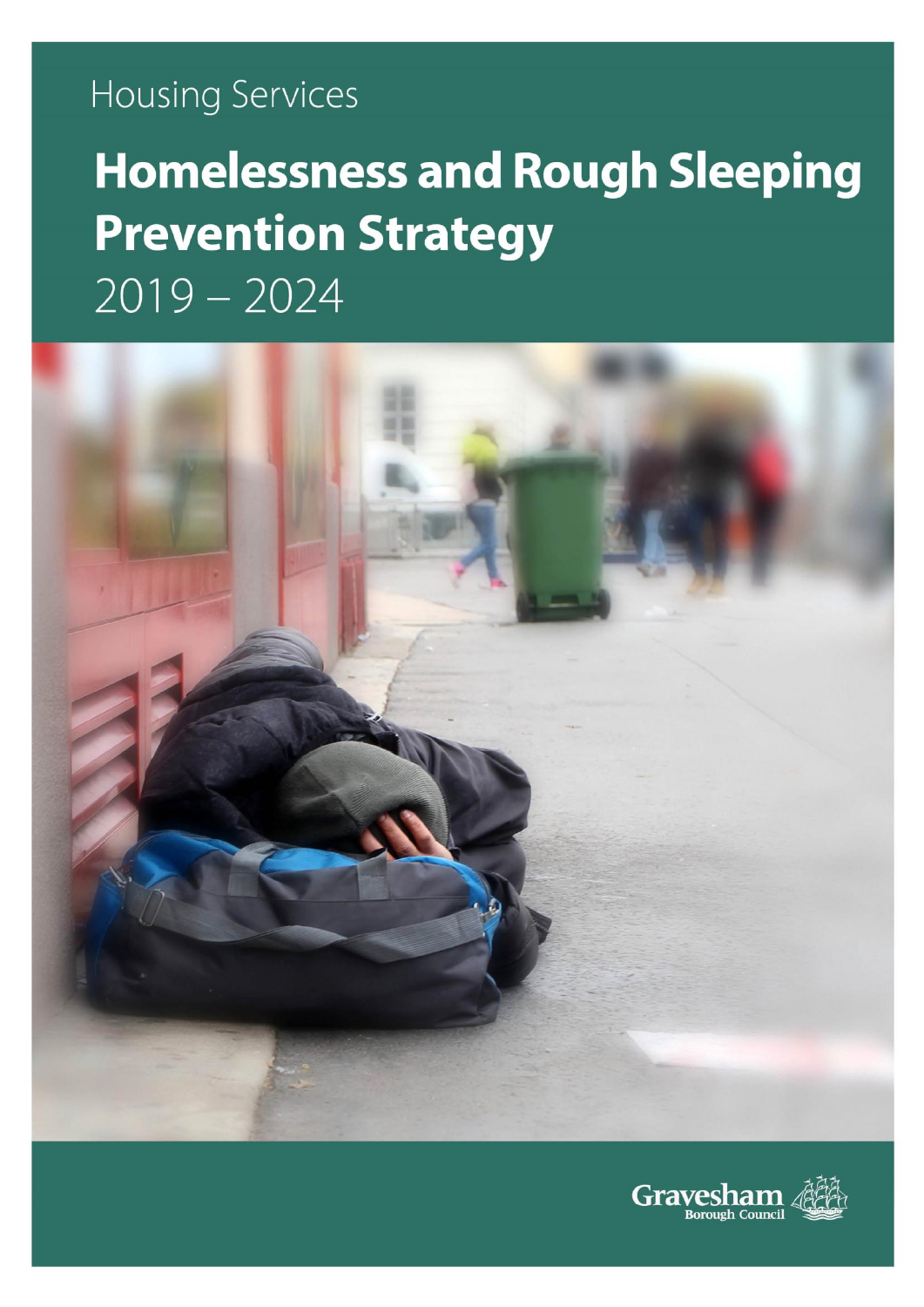#### **Foreword from the Portfolio Holder for Housing**



Welcome to Gravesham Borough Council's Homelessness and Rough Sleeping Prevention Strategy, which sets out the Council's approach for tackling homelessness and rough sleeping in the district and how, over the lifetime of this strategy, we will achieve this working with key partners. With recent changes in legislation around homelessness and challenging times for local authorities and their partners, the introduction of a new strategic plan for the prevention of homelessness is essential. However, it is a sad indictment on our society that in the 2lst century such a strategy is necessary.

This Strategy is the first strategy we have developed under the framework of the Homelessness Reduction Act 2017 and is important as homelessness and poor housing conditions continue to blight lives, damage health, reduce opportunities and negatively impact on communities in profound ways. That is why preventing homelessness and rough sleeping is a priority for this Council and why the Council remains committed to preventing homelessness and rough sleeping, helping people find housing that meets their needs and providing the support needed to prevent them from going back into homelessness. This Strategy reinforces our commitment to preventing homelessness and rough sleeping rather than dealing with households at the point of crisis. This is particularly important during a time where resources available to the Council are more limited and yet we are seeing an increase in numbers requiring support to sustain their existing home, or secure new accommodation.

Grounded in a comprehensive evidence base, our Homelessness and Rough Sleeping Prevention Strategy has been developed working with our customers, our partners, and our stakeholders. I would like to extend my thanks on behalf of the Council to everyone who has been involved.

With their help, this Strategy has been developed at a time of change. The Homelessness Reduction Act 2017 represents a new statutory framework for local authorities. We want to get better at engaging and supporting customers, and the wider system of public services, so that together we can improve outcomes and improve the support available for people who are homeless or at risk of homelessness.

I am very pleased to endorse and support this Strategy knowing that it will deliver improved outcomes for those who are facing homelessness in our district.

**Councillor Jenny Wallace**

**Cabinet Member for Housing**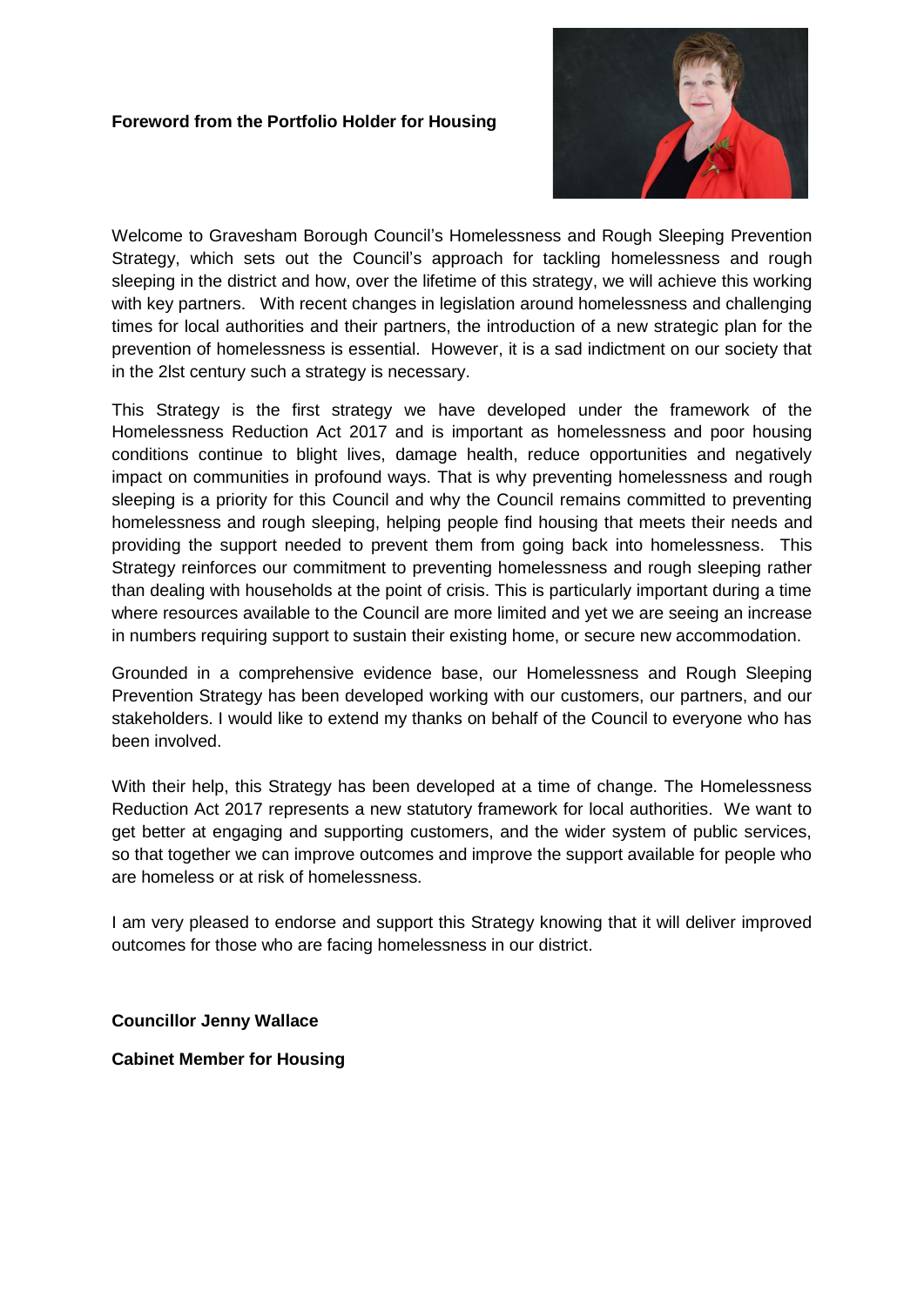#### **Foreword by the Chief Executive**

The Homelessness and Rough Sleeping Prevention Strategy 2019-2024 presents a roadmap for the way Gravesham Borough Council will deliver its Housing Needs services in the coming years. It will:

- Ensure compliance with the Homelessness Reduction Act 2017.
- Ensure the Council remains focused on continuous improvement in the way we respond to homelessness.
- Support reform across the wider system and improve the support available to local residents who find themselves in difficulty.

It will be delivered effectively, efficiently, and in keeping with the Council's core values and commitment to excellence in customer care.

The strategy represents the culmination of a significant body of work. It has been developed in partnership and through extensive consultation. It will directly contribute to Gravesham's current Corporate Plan 2015 – 2019 and that being developed for 2019 - 2023. The Strategy has been structured around 5 key priorities that feed into our overarching corporate aims and ambitions. In this context we will aim to:

- Intervene in a timely manner for those at risk of homelessness
- Strengthen our partnerships to support vulnerable groups ending the repeat cycle of homelessness
- Reduce Rough Sleeping
- Improve access to decent affordable accommodation in the private sector
- Improve the health and wellbeing of those threatened with homelessness or who are already homeless

The strategy enjoys the support of our wider services and has the full support of the Council's corporate leadership team. To be effective, we recognise that our services must come together to support our residents, and that we cannot achieve our aims as a Council on our own.

We will deliver in partnership across the voluntary and statutory sectors, and always in the interests of supporting our residents.

**David Hughes** 

**Chief Executive**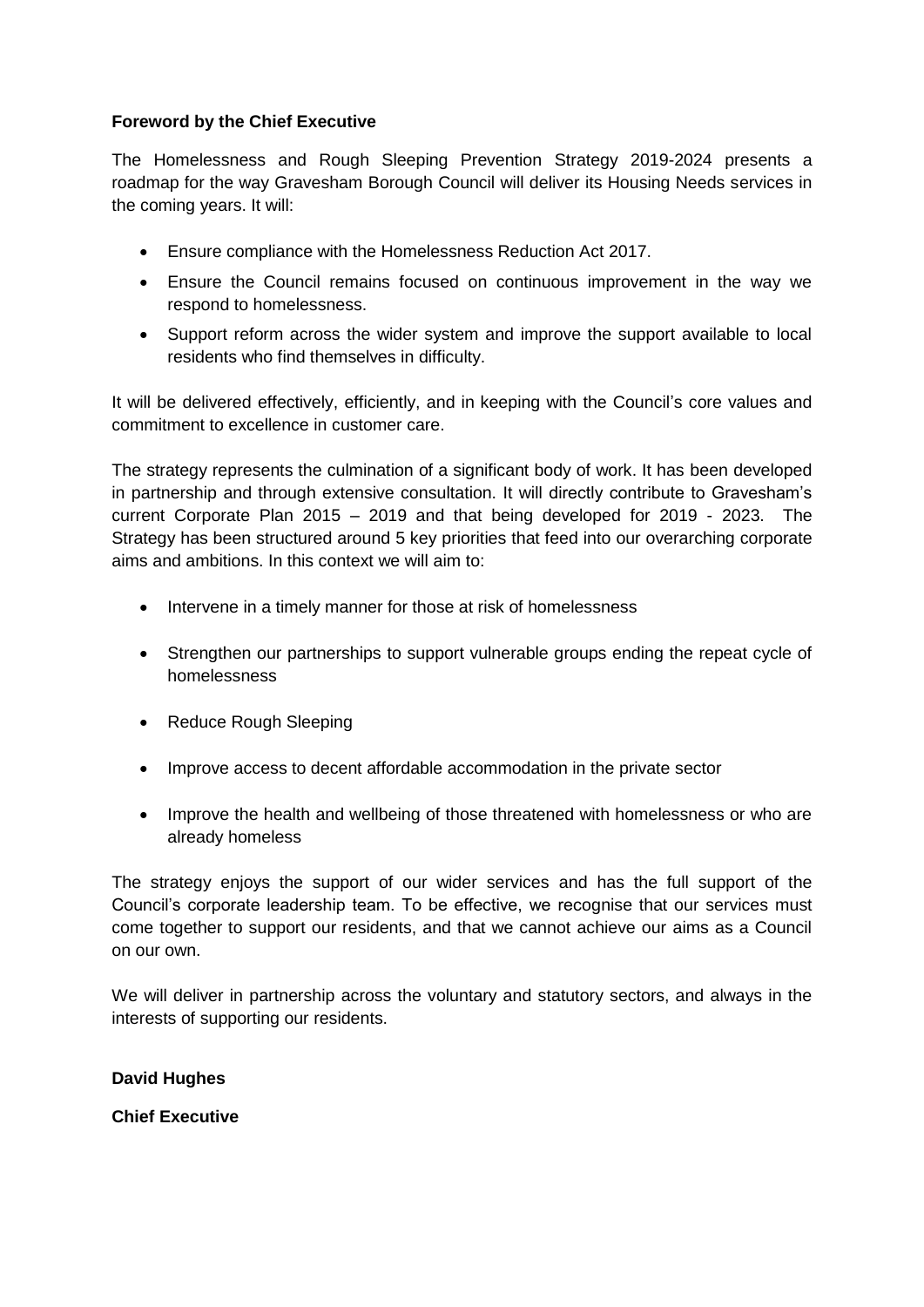# **1. Introduction**

Homelessness and Rough Sleeping occurs as a result of an often complex interaction between a person or family's individual circumstances and a number of social and structural factors often outside of their control.

Unless these factors are addressed, the ability of an individual or family to become resilient and improve their chance of a positive future is greatly reduced, and places them at risk of becoming trapped in a cycle of homelessness.

Tackling all of these issues at the point of crisis is complex and very expensive for not only local authorities but other services that may work with families such as health and social care, criminal justice or education. Therefore, the key is to prevent homelessness before it happens, with joined up working between services to minimise the impact of homelessness on households and enable them to move into sustainable accommodation and try to prevent homelessness from repeating itself. What is evident is that all experiences of homelessness are different and the Council and the partners it works with should respond to this by taking a flexible and individualised approach to tackling homelessness and the issues faced by each household.

However if the aim of this strategy is to deliver a more personalised individual approach to those who present as homeless, this has to be achieved within a context of challenging times. Homelessness in all forms has increased across the country over recent years following an extended period of austerity; there are fewer resources for services that work with those who are facing homelessness and this is set against a backdrop of a national housing crisis.

This strategy has therefore been developed in these challenging times, in line with the legal framework and critically sets out the key challenges faced by the authority, identified as a result of a comprehensive review of the homelessness situation in Gravesham and the priorities we have identified as a result of the challenges faced in the district. It also considers how we will work with other services to ensure that we deliver these tailored services for individuals and families throughout the life of this strategy.

# **2. Our Vision**

Through the lifetime of this strategy Gravesham wants to work towards the following vision

*"A Borough where services work closely together to eradicate all forms of homelessness or rough sleeping and all residents have a place to call home"*

# **3. Defining Homelessness**

Homelessness is defined within the Homelessness Code of Guidance as:

*"… somebody is statutorily homeless if they do not have accommodation that they have a legal right to occupy, which is accessible and physically available to them (and their household) and which it would be reasonable for them to continue to live in … "*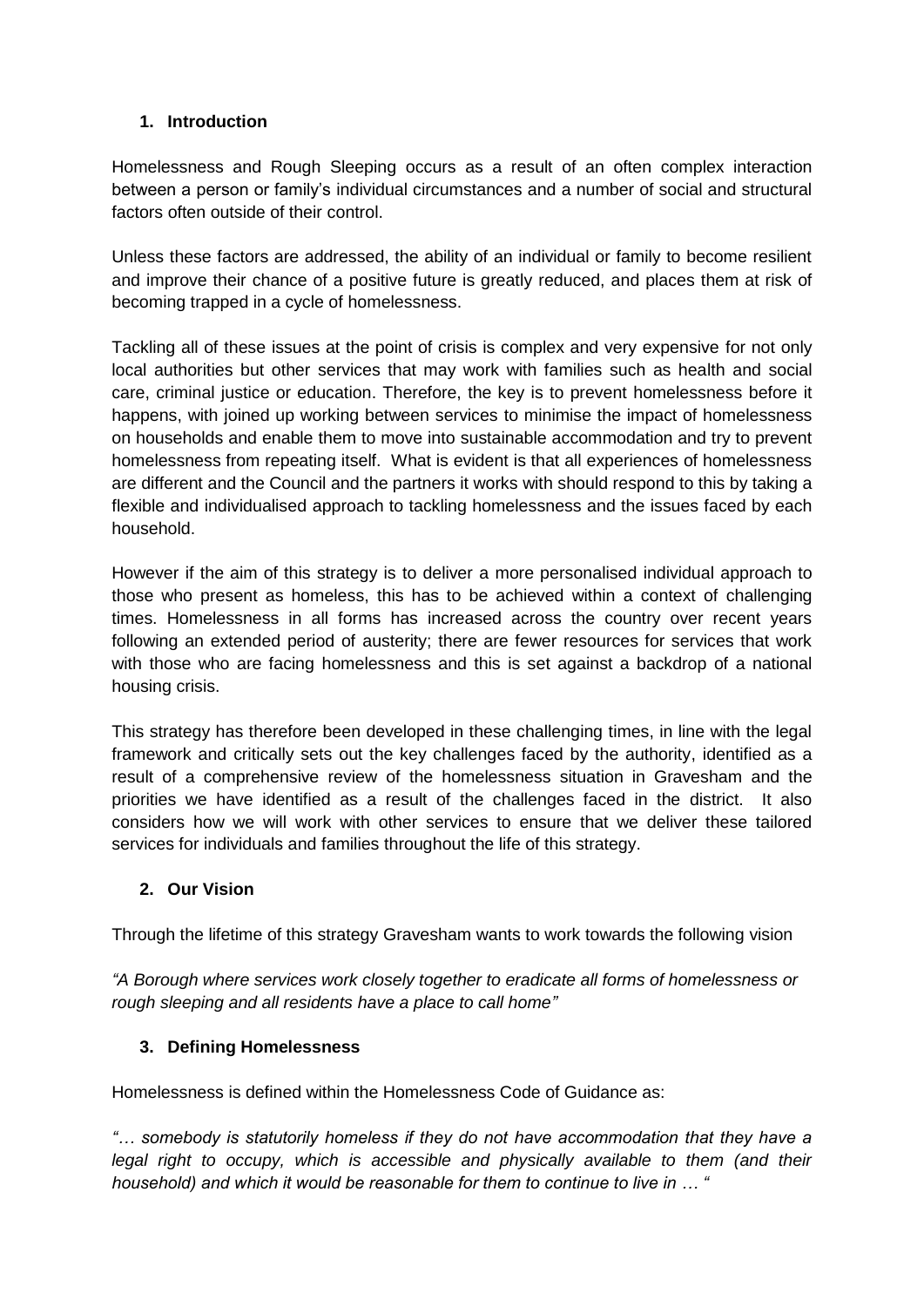For the purposes of the review and this strategy the term homelessness takes this definition in the guidance into consideration but will be used as a broad concept that includes a number of additional categories, ranging from those temporarily sheltered in homeless hostels, to hidden groups like 'sofa surfers', who are seeking temporary accommodation from friends and families following the loss of their own home, to those in overcrowded and unsuitable accommodation.

For the purposes of the annual Rough Sleeper Estimate there is an additional definition of what constitutes Rough Sleeping

*"People sleeping, about to bed down (sitting on/in or standing next to their bedding) or actually bedded down in the open air (such as on the streets, in tents, doorways, parks, bus shelters or encampments). People in buildings or other places not designed for habitation (such as stairwells, barns, sheds, car parks, cars, derelict boats, stations, or "bashers")"*

Throughout the review document and in this strategy homelessness will be used as generic term to incorporate all forms of homelessness including rough sleeping, but where information relates to specific groups this will be identified.

# **4. Context within which the strategy has been developed**

Since 2002, the government made homelessness prevention a priority, by providing increased funding to tackle homelessness, setting challenging targets for the prevention of homelessness, and placing requirements on local councils to produce homelessness strategies. The 2002 Homelessness Act amended the 1996 Housing Act by extending the definition of priority need to include new groups of vulnerable people, whilst outlining the legal requirement placed on local authorities to undertake a review of homelessness in their area, and develop and publish a strategy which sets out how the authority will prevent homelessness, based on the findings of the review. This requirement was not amended by the Homelessness Reduction Act and the new Code of Guidance strengthens requirements for Local Authorities to work with partners in the development of their strategy. Chapter 2 of the newly revised Homelessness Code of Guidance sets out guidance on Housing Authorities' duties to carry out a homelessness review and publish a homelessness strategy.

These Strategies should be published periodically but at no longer intervals than 5 years. To fulfil these duties Gravesham Borough Council's Review of Homelessness in the district can be found at the following link

# [Homelessness Prevention Strategy Review and Evidence](https://www.gravesham.gov.uk/__data/assets/pdf_file/0008/817136/Homelessness-Prevention-Strategy-Review-and-Evidence-Final.pdf)

This Strategy has been developed, consulted on and subsequently published based on the findings of this review and therefore meets these legal requirements.

Aside from the Homelessness Review, which is a legal requirement this Strategy is supported by the following key documents which are essential for its delivery and can be found at the following links: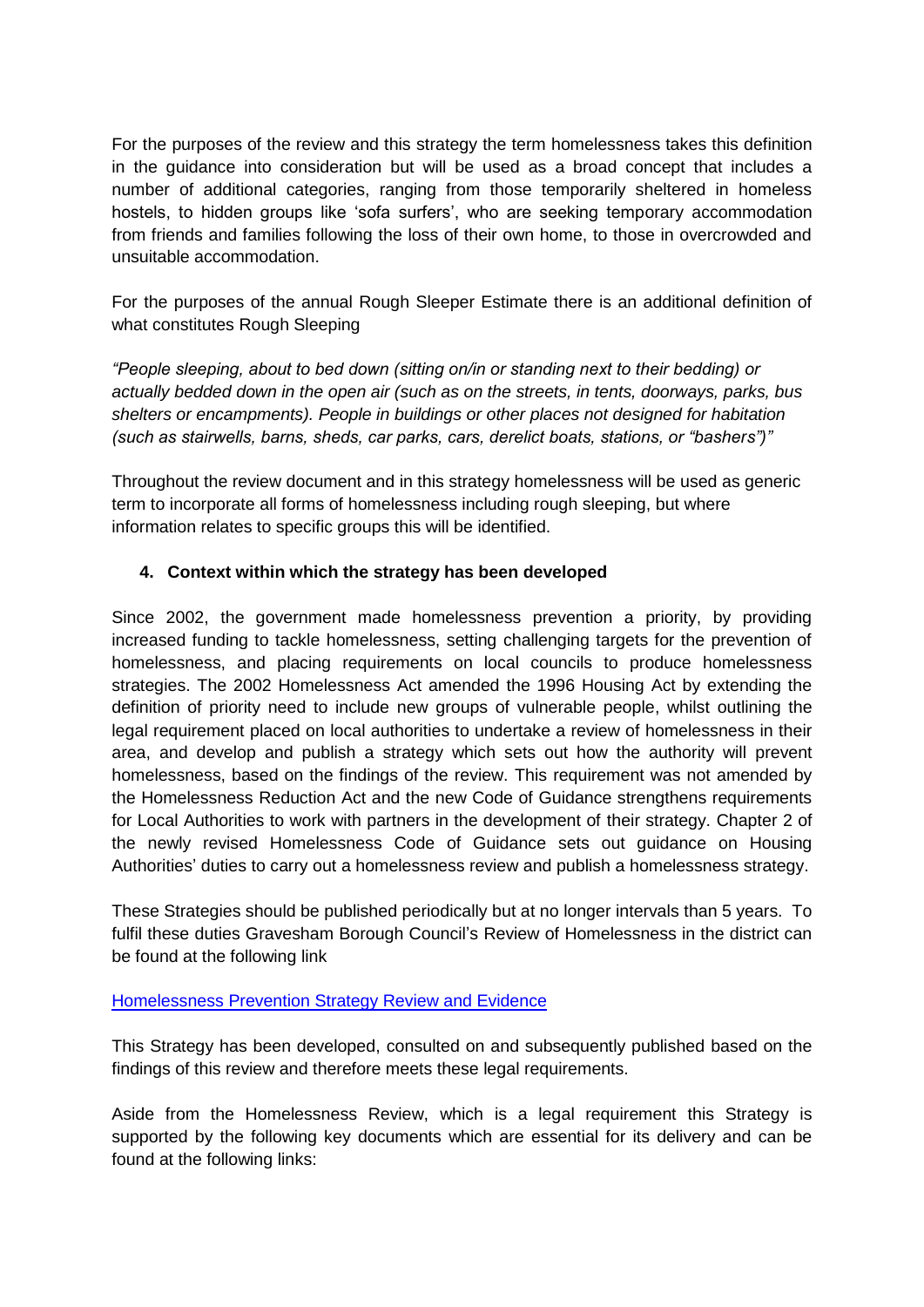[Action Plan](https://www.gravesham.gov.uk/__data/assets/pdf_file/0020/817130/Action-Plan-2.pdf) – This sets out the actions the Council will take to deliver against its priorities and will be updated annually

[Equalities Impact Assessment](https://www.gravesham.gov.uk/__data/assets/pdf_file/0003/817131/EIA-Homelessness-Rough-Sleeping-Prevention-Strategy.pdf) – This ensures that this Strategy and the Council's actions do not unfairly discriminate against any particular groups of people and that all those that approach the Housing Needs Service are treated equitably and fairly and on the basis of need.

Risk Assessment – A full Risk Assessment of the Strategy and the risks associated with both its development and delivery has been completed.

Operationally the focus of services has remained on the prevention of homelessness since 2002, but the prevention of homelessness has always been regarded as best practice and the most cost effective way to approach homelessness but was not a duty placed on Councils. Until 2017 the prevention of homelessness was supported by initiatives in recent years such as the Government's No Second Night Out Agenda and the publication of Making Every Contact Count, which was billed as the Government's Homelessness Prevention Strategy which ensured previous priorities set by Government continued to be tackled and allowed authorities to continue to deliver effective homelessness services, prevent homelessness, reduce the use of Temporary Accommodation and end the worst manifestations of homelessness such as families living in Bed and Breakfast Accommodation and Rough Sleeping.

Homelessness has always been in the spotlight but more recently, it has remained on the political and media agenda with all of the major party manifestos making mention of homelessness in the June 2017 election, and the current Conservative Government has pledged to halve rough sleeping by 2022 and eliminate it altogether by 2027. The Prime Minister has also established a high-level Rough Sleeping and Homelessness Reduction Taskforce supported by an expert Rough Sleeping Advisory Panel. This was in response to increasing levels of homelessness across the UK.

This has been alongside the Royal Assent of the New Homelessness Reduction Act 2017 and its subsequent implementation in April 2018 which has made the prevention and relief of homelessness a duty for authorities. Government continues to supplement Local Authority resources, and has provided further additional funding to support the roll out of the new Act in the forms of the Flexible Homeless Support Grant (which replaces the Temporary Accommodation Management Fee) and through new burdens funding and, more recently, additional money announced for tackling Rough Sleeping targeted at specific areas and to deliver projects such as Housing First. However, in the current climate of Government budgets being reduced the future of this funding is uncertain despite the Government's commitment to tackling Homelessness.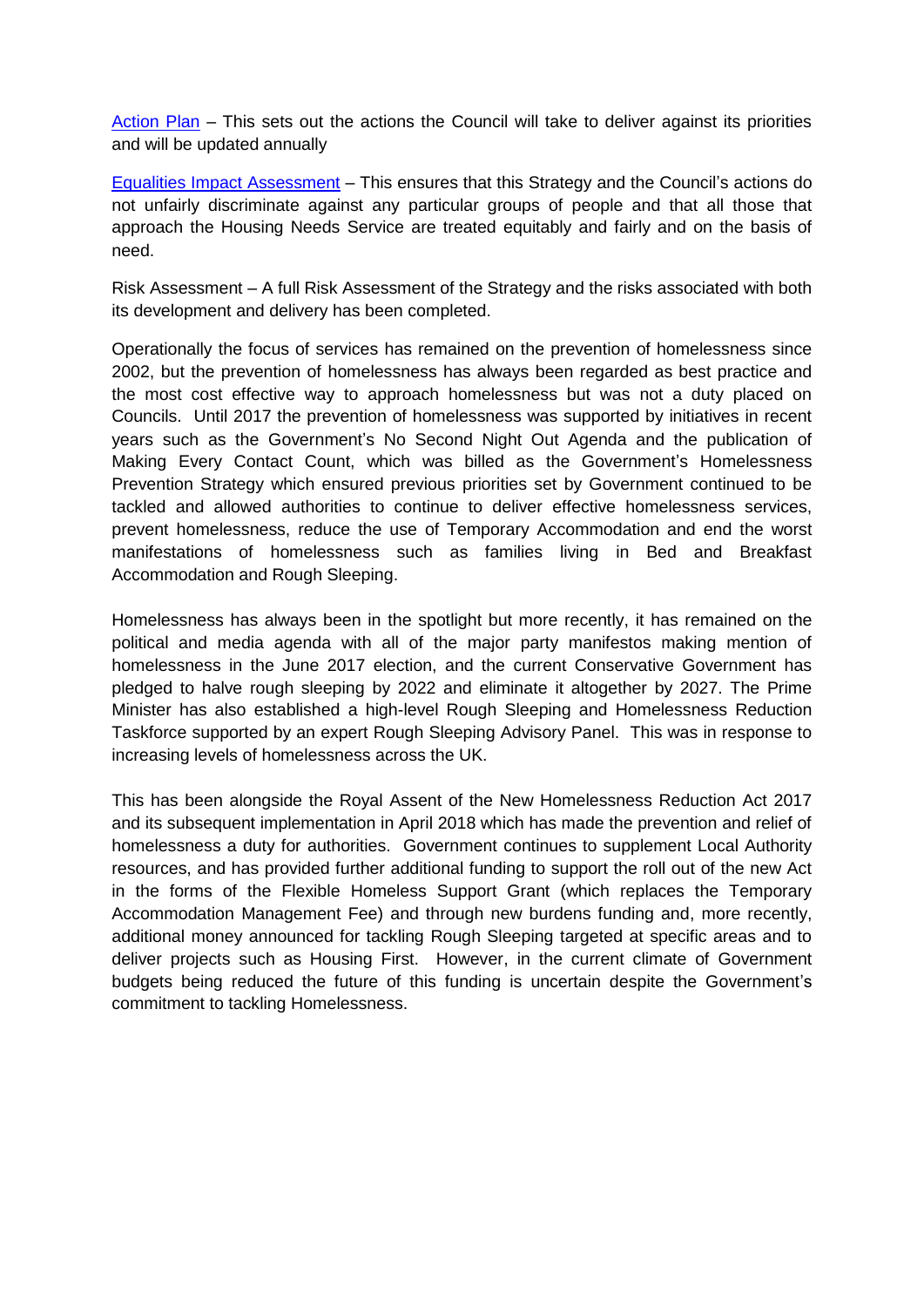#### **The Homeless Reduction Act 2017**

The Homeless Reduction Bill was a Private members Bill taken through Parliament by Bob Blackman MP which resulted in the most significant changes to homelessness legislation for a number of years.

The Homelessness Reduction Bill received Royal Assent on 27 April 2017 and was enacted in April 2018. The new Homeless Reduction Act substantially amends Part 7 of the Housing Act 1996 and modifies and extends the homelessness protection in a number of key ways:

# **Improved advice and information about homelessness and the prevention of homelessness**

A review of the 2002 Act demonstrated that the advice and information provided to single homeless people needed to be more effective. The new Act clearly sets out that everyone in a district should be able to access free information and advice on the prevention of homelessness and services providing advice and information must be designed to meet the needs of particular groups of people, for example care leavers or those experiencing domestic abuse.

#### **Extension of the period "threatened with homelessness"**

Under the 1996 Housing Act an applicant was only 'threatened with homelessness' if they were likely to become homeless within 28 days. Under the new Act this period is extended to 56 days or if the applicant has been served with a valid Section 21 notice that expires in 56 days or less.

# **The introduction of new duties to prevent and relieve homelessness for all eligible people, regardless of priority need and intentionality**

Although the concept of prevention was introduced via an amendment to the Housing Act 1996 in 2002, most of the prevention and relief work completed by authorities sat outside the statutory framework. This often led to single homeless people only receiving advice and information to prevent or relieve their homelessness. The new Act will ensure that all people who are threatened with homelessness or who are homeless will be entitled to support from the authority regardless of priority need or intentionality. This will be achieved via a full assessment of the household's needs and the development of a personalised housing plan.

Interim accommodation will still be provided to those who are homeless, eligible and have a priority need and for whom the authority have accepted a duty to relieve their homelessness.

Applicants who have a priority need, and whose homelessness cannot be prevented or relieved after the 56 days will be owed the main housing duty unless they have made themselves intentionally homeless or they have refused to co-operate.

To discharge the new duties the authority must be satisfied that any accommodation secured will be available for 6 months or more.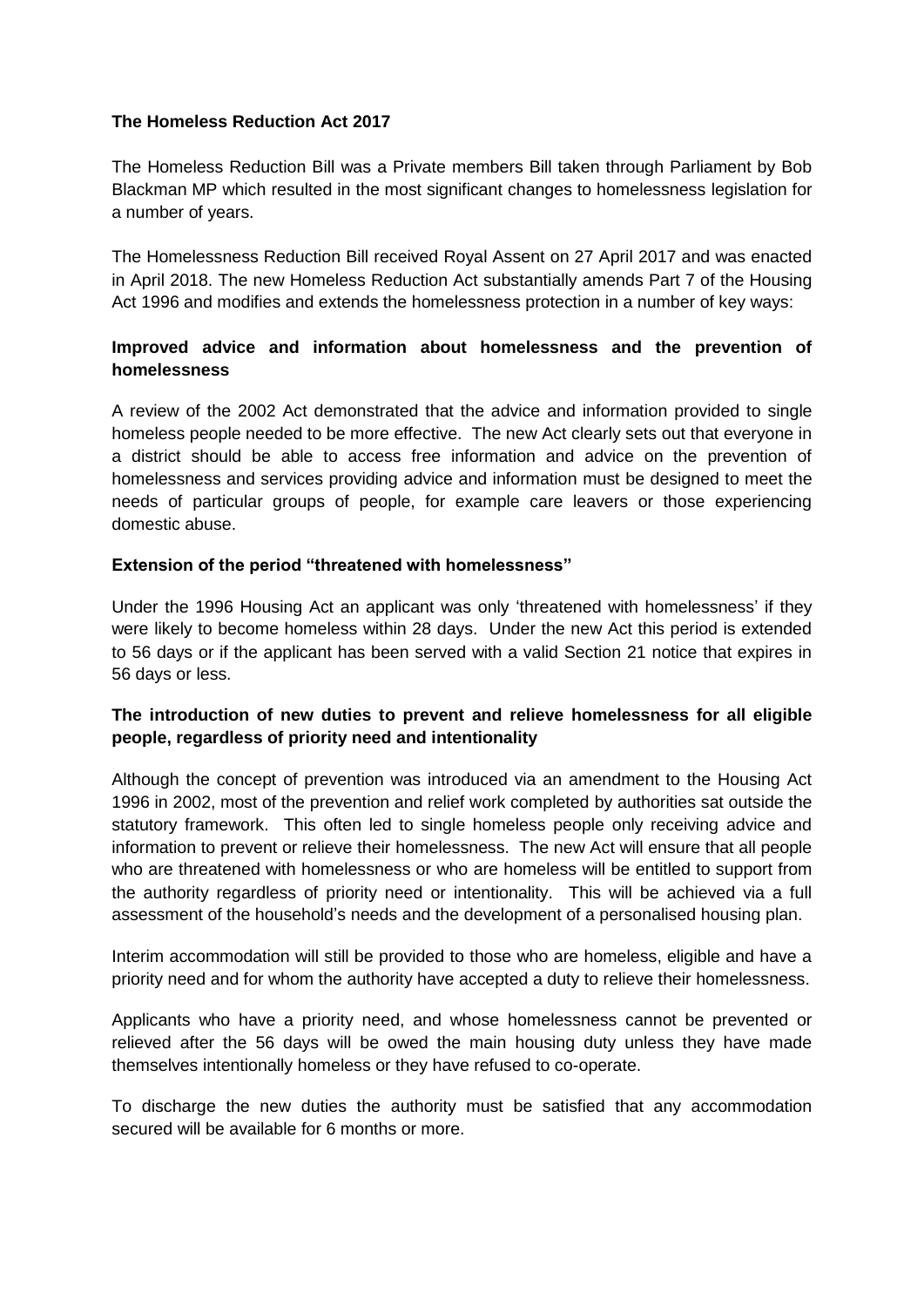# **The introduction of assessments and personalised housing plans, setting out the actions housing authorities and individuals will take to secure accommodation**

The new act introduces a requirement for authorities to conduct a full assessment of all eligible household needs and consider the circumstances that led to the homelessness, the applicant's needs and whether the household needs support to secure and sustain accommodation.

A personal housing plan will then be developed which will set out steps the authority and the applicant must take to help the household to secure accommodation.

Where an applicant refuses to co-operate with their key steps in their personal housing plan, the authority can take action to discharge its duties.

#### **Encouraging public bodies to work together to prevent and relieve homelessness through a duty to refer.**

The new Act introduces a new duty to refer an individual's case (with their consent) to a housing authority identified by the applicant. This element of the new Act was introduced in October 2018.

The Code of Guidance is a document that supports the legislation and this has been redrafted to reflect the new duties and the Government consulted on this at the end of 2017. The final version was published in March 2018 ahead of the implementation date of the new Act. The link to the revised Homelessness Code of Guidance can be found here:

#### [GOV.UK Homelessness Code of Guidance for local authorities](https://www.gov.uk/guidance/homelessness-code-of-guidance-for-local-authorities)

#### **The Rough Sleeping Strategy**

Most recently (August 2018) the Government has launched its Rough Sleeping Strategy which aims to halve rough sleeping by 2022 and eliminate it by 2027. To support this Government has already announced funding for those areas with the highest numbers of Rough Sleepers and it has commenced work to address issues that may contribute to homelessness post 2020 when the funding ceases including the affordability of the private rented sector and funding options post 2020 when the current Local Housing Allowance freeze ends.

#### **5. Summary of Review**

Gravesham Borough Council is one of 12 boroughs and districts within the county of Kent. The borough is predominantly urban to the north, whereas, to the south, the borough is more rural. It comprises the towns of Gravesend and Northfleet, together with the villages of Cobham, Higham, Luddesdown, Meopham, Shorne and Vigo.

Our last homelessness strategy focused on preventing homelessness. This approach has delivered excellent results, especially in preventing family homelessness. Between 2015 and 2017, 523 households were provided with support to help them maintain their current home or find alternative accommodation and prevent their homelessness.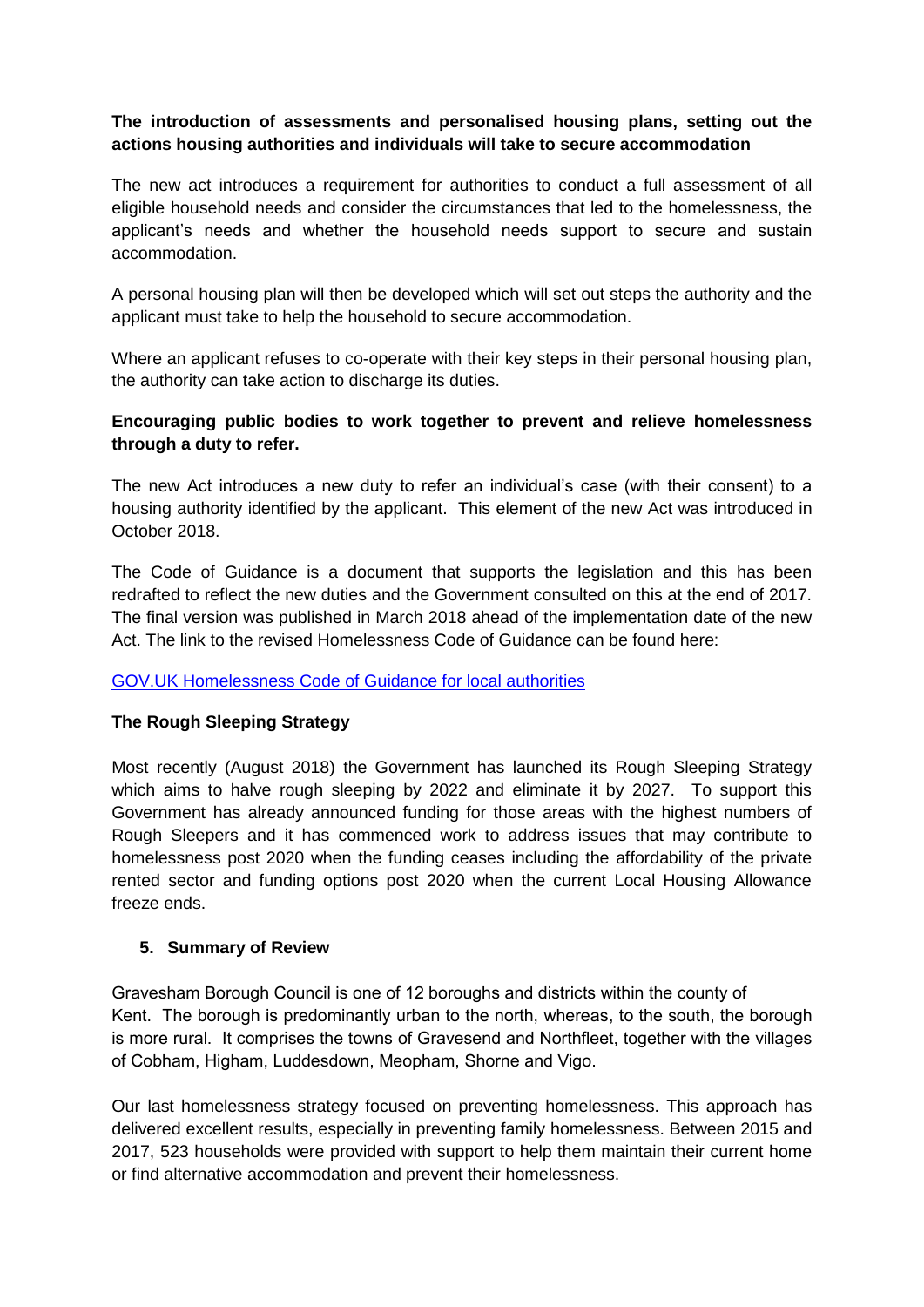This strategy will continue this focus on homeless prevention and seek to improve homeless prevention for singles and couples. This is aligned with the Homelessness Reduction Act which aims to ensure a greater focus on the prevention of homelessness and offers some increased protection for single homeless people and couples without dependent children. It also sets out how, over the lifetime of the Strategy, services will need to shift from being advisory in nature to being more individualised and supportive to those who are presenting as homeless, and sets out key actions as to how this will be achieved.

The review of homelessness was commenced in April 2018 and it is a detailed robust analysis of the challenges, trends, existing services and opportunities facing Gravesham. Consultation was pivotal in the development of the review.

The evidence presented in the review suggests that the UK has been through a time of unprecedented change with the uncertainty linked to the UK exiting the European Union continuing, and all sectors needing to adapt to these changes.

This is combined with significant changes to the welfare system and the legislative framework within which Local Authorities are operating their homelessness services.

The evidence suggests that the population of Gravesham is increasing, and is also set to age in the coming years, at the same time as the number of smaller households is increasing.

Gender breakdown in the borough is split equally and life expectancy for men in the borough is worse than the national average. However women's life expectancy in Gravesham is better than the national average. Those who are homeless have a significantly lower life expectancy than both males and females.

The ethnic make-up of the district is 78% white British which means 22% of the population come from a mix of other backgrounds.

Evidence suggests that deprivation in the borough has worsened. Welfare reform, including the bedroom subsidy and the changes to the benefits system could result in this number rising, and again could increase levels of homelessness within the borough.

Average earnings in the borough are lower than the national average, men being paid considerably more than women. Unemployment is around the national average, and a large proportion of residents are on low incomes. In parallel to this, due to its location, housing prices are at a premium making home ownership difficult for those on low incomes. This increases the demand on social housing (most affordable) and the private rented sector, (less affordable but more accessible) for young families and individuals looking to live independently. However access to the private rented sector is proving more difficult as London authorities utilise accommodation out of area and landlords who are increasingly refusing to accept those who are reliant on benefits to pay their rent or who have been homeless. This is coupled with around a quarter of private rented homes in the borough not achieving a decent standard.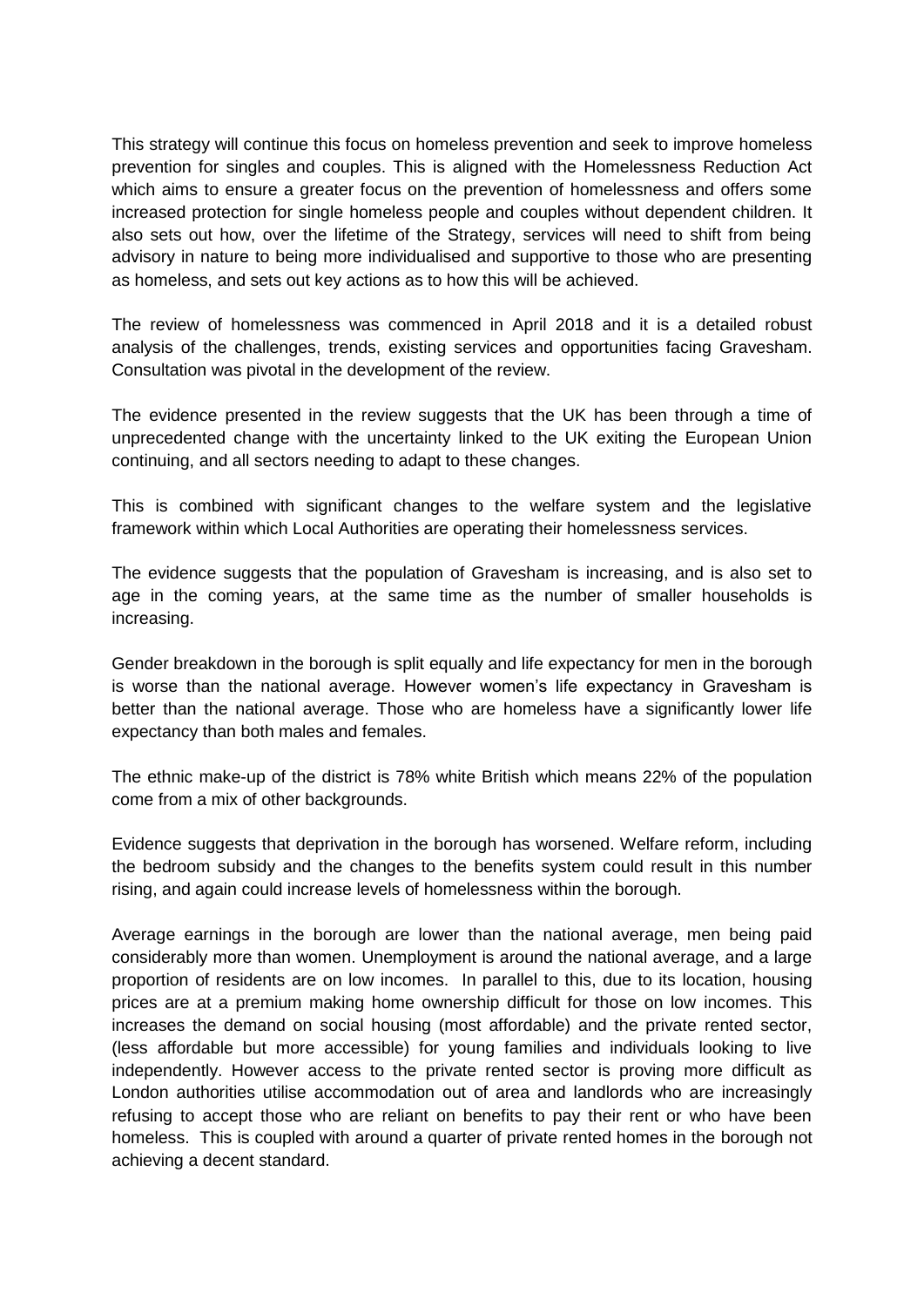The demand for council housing outstrips supply, however there is a now a greater demand for smaller property and larger properties are less in demand. This may be because of the under occupancy charge, and also that utility costs continues to rise. Families too are getting smaller, and fewer couples are having children meaning they would only require a one bed property.

Evidence suggests that homeownership, private renting and even affordable rents are unaffordable for some, leaving social rent the only affordable option placing an increased demand on council and housing association stock, which is decreasing due to right to buy. Additionally, in the 2015 post election summer budget the Chancellor of the Exchequer announced a 1% decrease in social housing rents, year on year for four years.

However the Council is taking a proactive approach to the provision of affordable housing and is working to return empty homes back into use and also developing and regenerating further new council housing. Reforms to council housing finance have allowed the council more flexibility to do this.

Changes to benefits are likely to impact on the most vulnerable, as will loss of funding for services. Benefit eligibility criteria are making it harder for the most vulnerable to manage their finances. Also as universal credit is introduced and people will be expected to manage more money than they have ever had before, there is the probability of an increase in rent and mortgage arrears as people fail to pay, which could result in more evictions and homelessness.

Coupled with this, those who struggle to manage money and get one monthly lump sum payment of universal credit, may mean an increase in rent arrears and council tax arrears, as more and more tenants on benefits will be expected to contribute to their council tax bill. All of this could see an increase in evictions and debt, and an increased demand in households requiring emergency housing and support.

Nationally homelessness is on the increase. Therefore there needs to be a shift away from a housing advice role, to a continued emphasis on timely interventions and prevention methods to reduce the numbers of households reaching crisis point, and a more supportive and personalised service to those where they have got out of homelessness, to prevent them from repeating the cycle. This is supported by the introduction of the Homelessness Reduction Act which has placed duties on Councils to prevent and relieve homelessness.

Gravesham reflects national trends in that homelessness is on the increase; however there has been a decline in the number of accepted homeless cases and an increase in unsuccessful homeless applications, with preventions remaining fairly static. Gravesham also follows the national trend in that its main reason for loss of last settled home is the ending of assured shorthold tenancies in the private sector.

Demand for Temporary Accommodation has increased, however the current supply of Council accommodation into which the Council can fulfil its interim and full duties is limited and therefore there has been an increase in the use of nightly paid accommodation in Gravesham and a return to the use of Bed and Breakfast. However this has not been used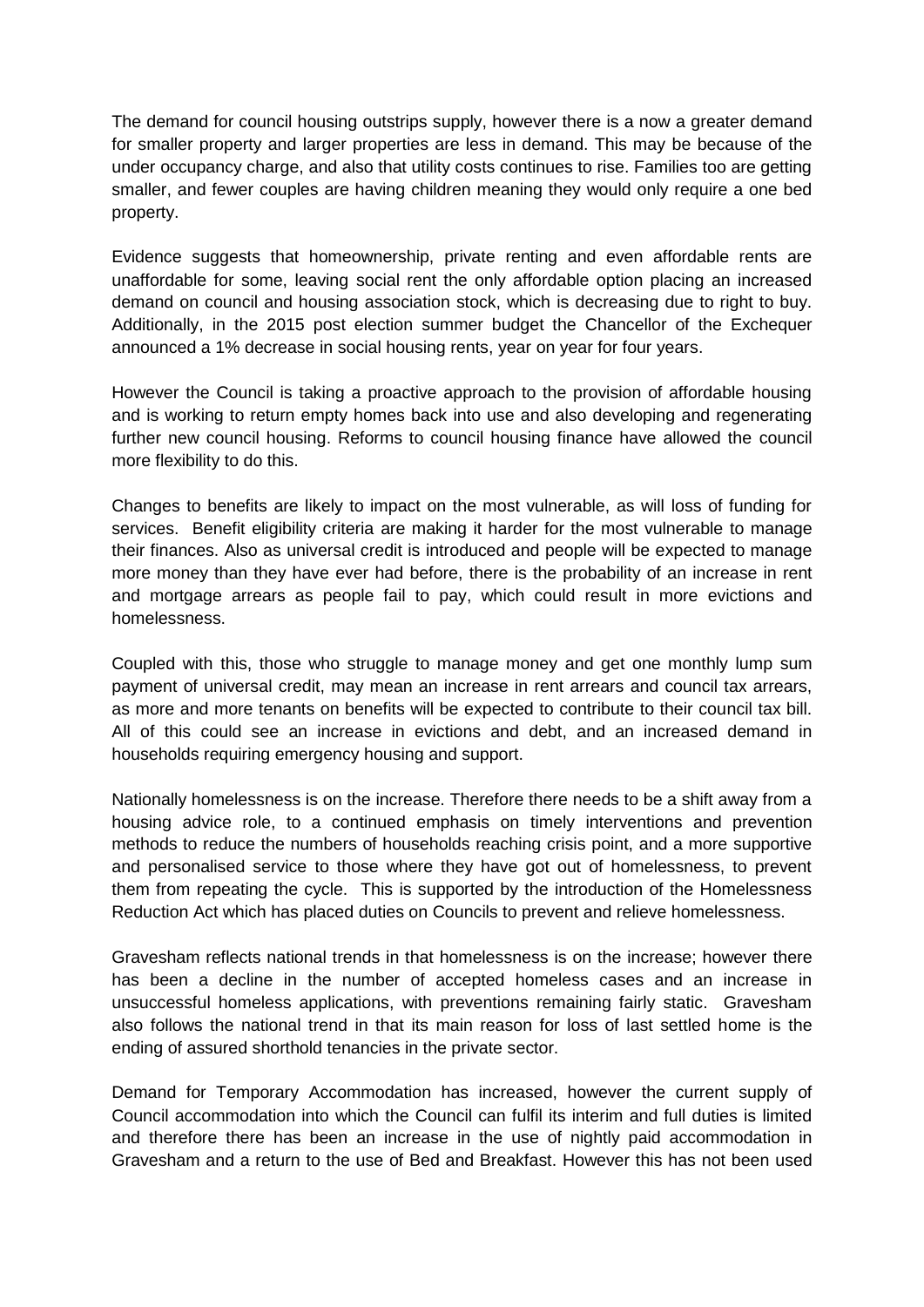for families other than in emergency situations and where it has, the use has been limited. This has led to an increase in the cost of temporary accommodation to the Council.

The number of rough sleepers within Gravesham is relatively low, although it has risen over previous years.

In summary the key challenges identified via this review of homelessness for Gravesham over the lifetime of this strategy are:

- Homelessness in all forms is on the increase
- The availability of affordable private rented accommodation is limited and the council is using temporary accommodation to accommodate households
- The reduction in welfare benefits, particularly the freezing of local housing allowance rates, means that households on full and sometimes partial benefits are not able to find private rented accommodation in the borough that they can afford and, if they can, landlords are often unwilling to accept those who may rely on benefits to pay their rent or those households who have experienced homelessness
- The impact of pressure from the London housing market, which has resulted in rising property prices and rents, means that households on low incomes or benefits are unable to afford the rising cost of housing in Gravesham without the support of the council, and may have to consider moving away from Gravesham
- Demand for one-bedroom social housing has increased as benefit is now restricted to the room rate only for those who are under 35 in the private rented sector
- There are cohorts of single vulnerable adults rough sleeping who require both accommodation and support
- There are significant long term health and social impacts of homelessness that have wide costs for individuals, families and the public services in the borough
- The rising demand for housing has outstripped the supply of new social housing and we are not moving people out of temporary accommodation quickly enough
- There needs to be a shift in the way services work, with housing options being less of a focus and a move towards a more personalised individual service, with key partners involved to prevent homelessness at the earliest stages and prevent the repeat cycle of homelessness

The full review document can be found on our website.

As a result of identifying the challenges, to address these, the following have been identified as the key priorities for the district

- The provision of timely interventions for those at risk of homelessness
- Strengthening partnerships to support vulnerable groups ending the repeat cycle of homelessness
- To prevent Rough Sleeping
- To improve access to decent affordable accommodation in the private sector